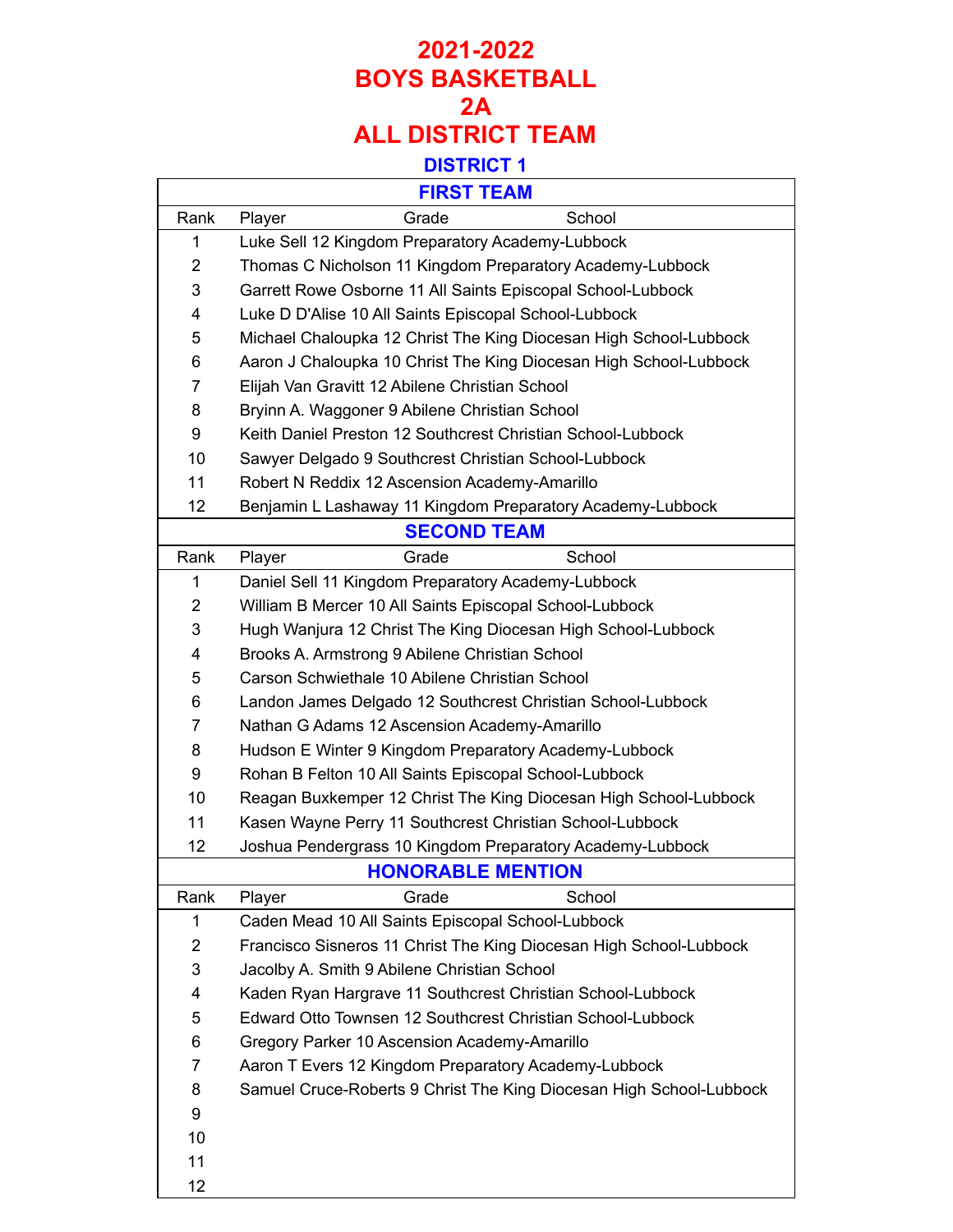# **2021-2022 BOYS BASKETBALL 2A**

# **ALL DISTRICT TEAM**

#### **DISTRICT 2**

| <b>FIRST TEAM</b> |                                                                     |  |  |  |
|-------------------|---------------------------------------------------------------------|--|--|--|
| Rank              | School<br>Player<br>Grade                                           |  |  |  |
| 1                 | Thomas Barnett 12 Texoma Christian School-Sherman                   |  |  |  |
| $\overline{2}$    | Braden Dean Tucker 12 Covenant Classical-Fort Worth                 |  |  |  |
| 3                 | Trajan Lewis 12 Weatherford Christian School                        |  |  |  |
| 4                 | Lanham Bennett Briley 11 Covenant Classical-Fort Worth              |  |  |  |
| 5                 | Carson Russell 12 Texoma Christian School-Sherman                   |  |  |  |
| 6                 | Kevin Thornton 11 Bethesda Christian School-Fort Worth              |  |  |  |
| 7                 | Luke West Liebelt 10 Covenant Classical-Fort Worth                  |  |  |  |
| 8                 | Landon Keizer 10 Texoma Christian School-Sherman                    |  |  |  |
| 9                 | Donovan Ryan Atkinson 12 Bethesda Christian School-Fort Worth       |  |  |  |
| 10                | Jaxon Fowler 11 Weatherford Christian School                        |  |  |  |
| 11                | Whit Jewett 12 Covenant Classical-Fort Worth                        |  |  |  |
| 12                | Hanson Josiah Allen 10 Bethesda Christian School-Fort Worth         |  |  |  |
|                   | <b>SECOND TEAM</b>                                                  |  |  |  |
| Rank              | Grade<br>School<br>Player                                           |  |  |  |
| 1                 | Ian Andrew Landrum 12 Covenant Classical-Fort Worth                 |  |  |  |
| $\overline{2}$    | <b>Grant Cook 9 Covenant Classical-Fort Worth</b>                   |  |  |  |
| 3                 | Mack Skeels 10 Covenant Classical-Fort Worth                        |  |  |  |
| 4                 | Cody Keller 12 Texoma Christian School-Sherman                      |  |  |  |
| 5                 | Hayden Turner 11 Texoma Christian School-Sherman                    |  |  |  |
| 6                 | William Whitson 12 Texoma Christian School-Sherman                  |  |  |  |
| 7                 | Eli Avery Owen 11 Bethesda Christian School-Fort Worth              |  |  |  |
| 8                 | Christian Manning Blackwell 10 Bethesda Christian School-Fort Worth |  |  |  |
| 9                 | Gibson Winchester 11 Weatherford Christian School                   |  |  |  |
| 10                | Quinton Otey 11 Weatherford Christian School                        |  |  |  |
| 11                | Christopher Edward Espinoza 12 Sacred Heart-Muenster                |  |  |  |
| 12                | Seth Thomas Swirczynski 12 Sacred Heart-Muenster                    |  |  |  |
|                   | <b>HONORABLE MENTION</b>                                            |  |  |  |
| Rank              | Grade<br>School<br>Player                                           |  |  |  |
| 1                 | Joshua William Sapp 12 Covenant Classical-Fort Worth                |  |  |  |
| 2                 | Austin Blake Pope 11 Covenant Classical-Fort Worth                  |  |  |  |
| 3                 | Daxton Foster 10 Texoma Christian School-Sherman                    |  |  |  |
| 4                 | William Jaxson Campbell 10 Bethesda Christian School-Fort Worth     |  |  |  |
| 5                 | Stephen Edward Lovelady 10 Bethesda Christian School-Fort Worth     |  |  |  |
| 6                 | Ezra B Jackson 12 Weatherford Christian School                      |  |  |  |
| 7                 | Wyatt Smith 10 Weatherford Christian School                         |  |  |  |
| 8                 | Ryan A Swirczynski 10 Sacred Heart-Muenster                         |  |  |  |
| 9                 | Augustin F. Ganzon 10 Sacred Heart-Muenster                         |  |  |  |
| 10                | Nathan Fredrick Hesse 11 Sacred Heart-Muenster                      |  |  |  |
| 11                | Jerred Weslee Sprouse 11 Sacred Heart-Muenster                      |  |  |  |
| 12                | Eli Greggory Hess 11 Sacred Heart-Muenster                          |  |  |  |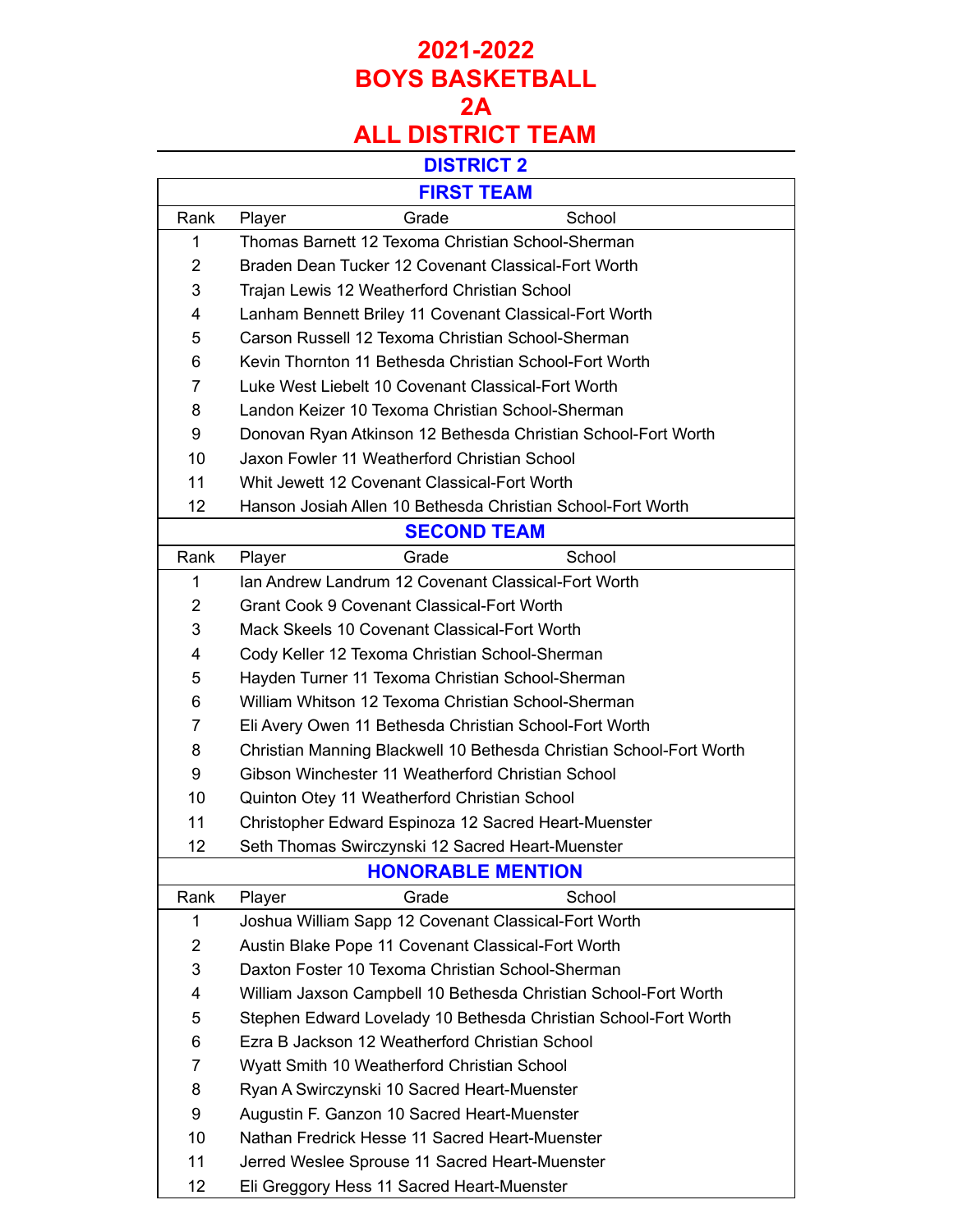# **2021-2022 BOYS BASKETBALL 2A**

# **ALL DISTRICT TEAM**

#### **DISTRICT 3**

| <b>FIRST TEAM</b>        |                                                          |  |  |
|--------------------------|----------------------------------------------------------|--|--|
| Rank                     | School<br>Player<br>Grade                                |  |  |
| 1                        | Keszmond (Kado) Jackson 11 Longview Christian School     |  |  |
| $\overline{2}$           | Micah Fitch 12 Ovilla Christian High School-Red Oak      |  |  |
| 3                        | Caden T Sandlin 10 Garland Christian Academy             |  |  |
| 4                        | Caleb Bjerke 11 Ovilla Christian High School-Red Oak     |  |  |
| 5                        | Tyler C DeBorst 12 Garland Christian Academy             |  |  |
| 6                        | Thomas Gray 12 Longview Christian School                 |  |  |
| 7                        | Kollin Robinson 10 Longview Christian School             |  |  |
| 8                        | Kyler Rae Anderson 12 First Baptist Academy-Dallas       |  |  |
| 9                        | Dayton k Smith 11 Garland Christian Academy              |  |  |
| 10                       | Wyatt Benoist 12 Ovilla Christian High School-Red Oak    |  |  |
| 11                       | Lyric White 9 Ovilla Christian High School-Red Oak       |  |  |
| 12                       | Dellius W Wickersham 12 Trinity School of Texas-Longview |  |  |
| <b>SECOND TEAM</b>       |                                                          |  |  |
| Rank                     | Grade<br>School<br>Player                                |  |  |
| 1                        | Symry Mitchell 11 Longview Christian School              |  |  |
| $\overline{2}$           | Chance D Barnett 11 Longview Christian School            |  |  |
| 3                        | Blake Day 10 Ovilla Christian High School-Red Oak        |  |  |
| 4                        | Noah Fitch 10 Ovilla Christian High School-Red Oak       |  |  |
| 5                        | Josh I Canada 11 Garland Christian Academy               |  |  |
| 6                        | Garren James 9 First Baptist Academy-Dallas              |  |  |
| 7                        | Adrian Hernandez 10 First Baptist Academy-Dallas         |  |  |
| 8                        | DJ Mathews 12 First Baptist Academy-Dallas               |  |  |
| 9                        | Hanner C Knowles 11 Trinity School of Texas-Longview     |  |  |
| 10                       | Gage W Bussey 11 Trinity School of Texas-Longview        |  |  |
| 11                       |                                                          |  |  |
| 12                       |                                                          |  |  |
| <b>HONORABLE MENTION</b> |                                                          |  |  |
| Rank                     | School<br>Player<br>Grade                                |  |  |
| 1                        | Tanner M Wood 11 Garland Christian Academy               |  |  |
| っ                        | Braden M Grubbs 10 Garland Christian Academy             |  |  |

| 1  | Tanner M Wood 11 Garland Christian Academy            |
|----|-------------------------------------------------------|
| 2  | Braden M Grubbs 10 Garland Christian Academy          |
| 3  | Michael James Murphy 12 First Baptist Academy-Dallas  |
| 4  | Matthew Mayfield 12 First Baptist Academy-Dallas      |
| 5  | Oscar Adame 10 Longview Christian School              |
| 6  | Noah Moreland 11 Ovilla Christian High School-Red Oak |
| 7  | Daniel L Johnson 11 Trinity School of Texas-Longview  |
| 8  |                                                       |
| 9  |                                                       |
| 10 |                                                       |
| 11 |                                                       |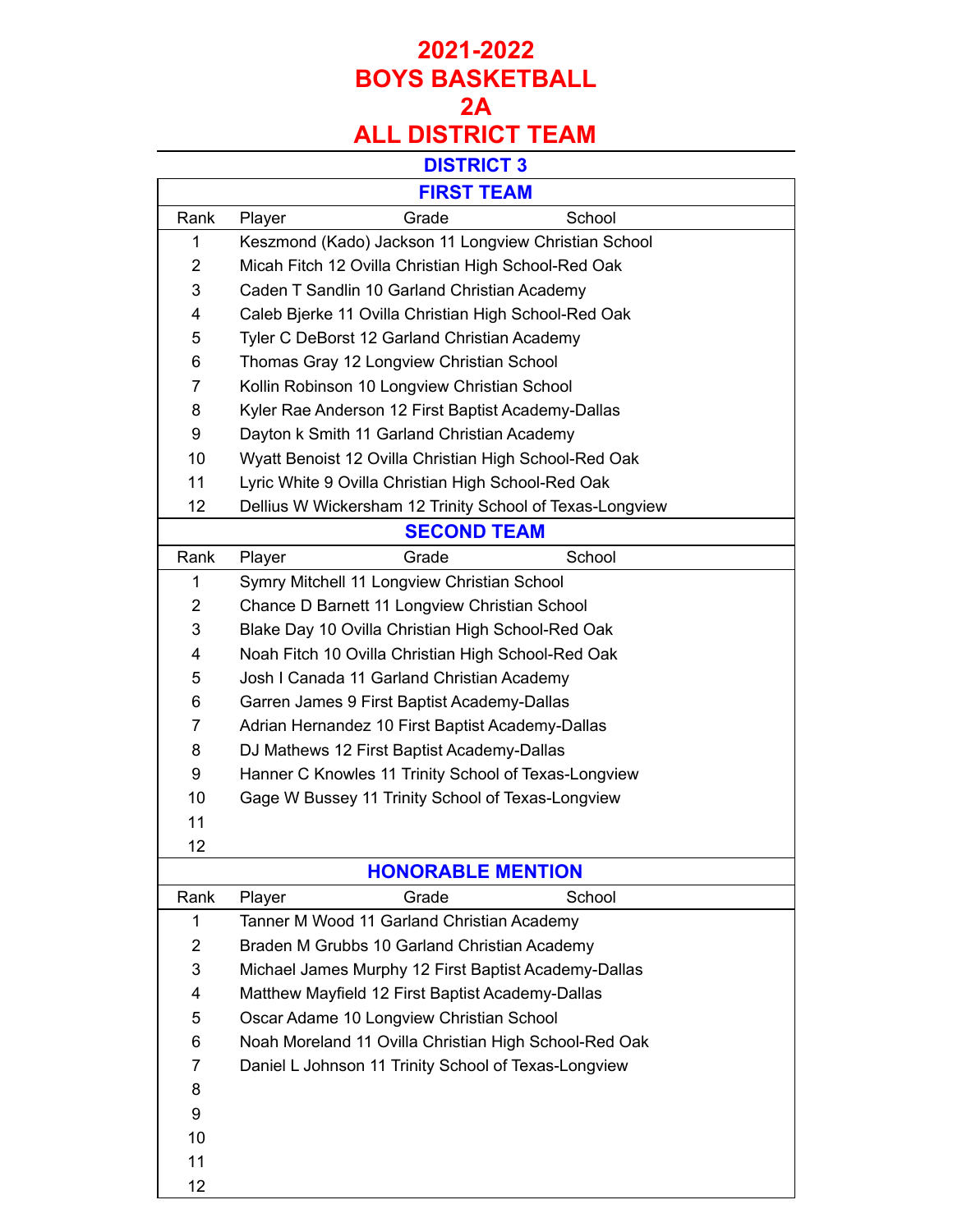# **2021-2022 BOYS BASKETBALL 2A**

# **ALL DISTRICT TEAM**

## **DISTRICT 4**

| <b>FIRST TEAM</b>   |                                                                                                          |  |  |
|---------------------|----------------------------------------------------------------------------------------------------------|--|--|
| Rank                | Grade<br>School                                                                                          |  |  |
|                     | Player                                                                                                   |  |  |
| 1<br>$\overline{2}$ | Brock H Davis 11 Faith Academy of Marble Falls                                                           |  |  |
| 3                   | Case Justus Coleman 12 Faith Academy of Marble Falls                                                     |  |  |
| 4                   | Levi Rice 12 St. Joseph Catholic School-Bryan                                                            |  |  |
| 5                   | Luke Schumann 12 St. Joseph Catholic School-Bryan                                                        |  |  |
| 6                   | Jace Rodell 10 Allen Academy- Bryan                                                                      |  |  |
| $\overline{7}$      | Benjamin Creighton 11 St. Joseph Catholic School-Bryan<br>Gabriel Lopez 10 Faith Academy of Marble Falls |  |  |
| 8                   | Mason Williams 10 Allen Academy- Bryan                                                                   |  |  |
| 9                   | Luke Bradburn 9 Summit Christian Academy-Cedar Park                                                      |  |  |
| 10                  | Will Lewis 11 Faith Academy of Marble Falls                                                              |  |  |
| 11                  | Luke Meadows 12 Allen Academy- Bryan                                                                     |  |  |
| 12                  | Reid Millhollon 12 St. Joseph Catholic School-Bryan                                                      |  |  |
|                     |                                                                                                          |  |  |
|                     | <b>SECOND TEAM</b>                                                                                       |  |  |
| Rank                | Grade<br>School<br>Player                                                                                |  |  |
| 1                   | Dylan Bradley Offutt 12 Faith Academy of Marble Falls                                                    |  |  |
| $\overline{2}$      | Kade Shaw 10 Faith Academy of Marble Falls                                                               |  |  |
| 3                   | Diego Chavira 11 Faith Academy of Marble Falls                                                           |  |  |
| 4                   | Justin Scott Mottle 12 Faith Academy of Marble Falls                                                     |  |  |
| 5                   | Austin Labowitz 12 St. Joseph Catholic School-Bryan                                                      |  |  |
| 6                   | Ethan Lucas 10 Allen Academy- Bryan                                                                      |  |  |
| $\overline{7}$      | Eli William Dawson 10 Allen Academy- Bryan                                                               |  |  |
| 8                   | Matthew Riley Lightsey 10 Allen Academy- Bryan                                                           |  |  |
| 9                   | Tanner Coy Ingram 12 Summit Christian Academy-Cedar Park                                                 |  |  |
| 10                  | Jackson Carey 10 St. Joseph Catholic School-Bryan                                                        |  |  |
| 11                  | Marc Mishler 10 St. Joseph Catholic School-Bryan                                                         |  |  |
| 12                  |                                                                                                          |  |  |
|                     | <b>HONORABLE MENTION</b>                                                                                 |  |  |
| Rank                | School<br>Player<br>Grade                                                                                |  |  |
| 1                   | Gavin Ariz 12 Summit Christian Academy-Cedar Park                                                        |  |  |
| $\overline{2}$      | Aidan Field 11 Allen Academy- Bryan                                                                      |  |  |
| 3                   | Jackson Petty 11 Allen Academy- Bryan                                                                    |  |  |
| 4                   | Walker West 9 St. Joseph Catholic School-Bryan                                                           |  |  |
| 5                   |                                                                                                          |  |  |
| 6                   |                                                                                                          |  |  |
| 7                   |                                                                                                          |  |  |
| 8                   |                                                                                                          |  |  |
| 9                   |                                                                                                          |  |  |
| 10                  |                                                                                                          |  |  |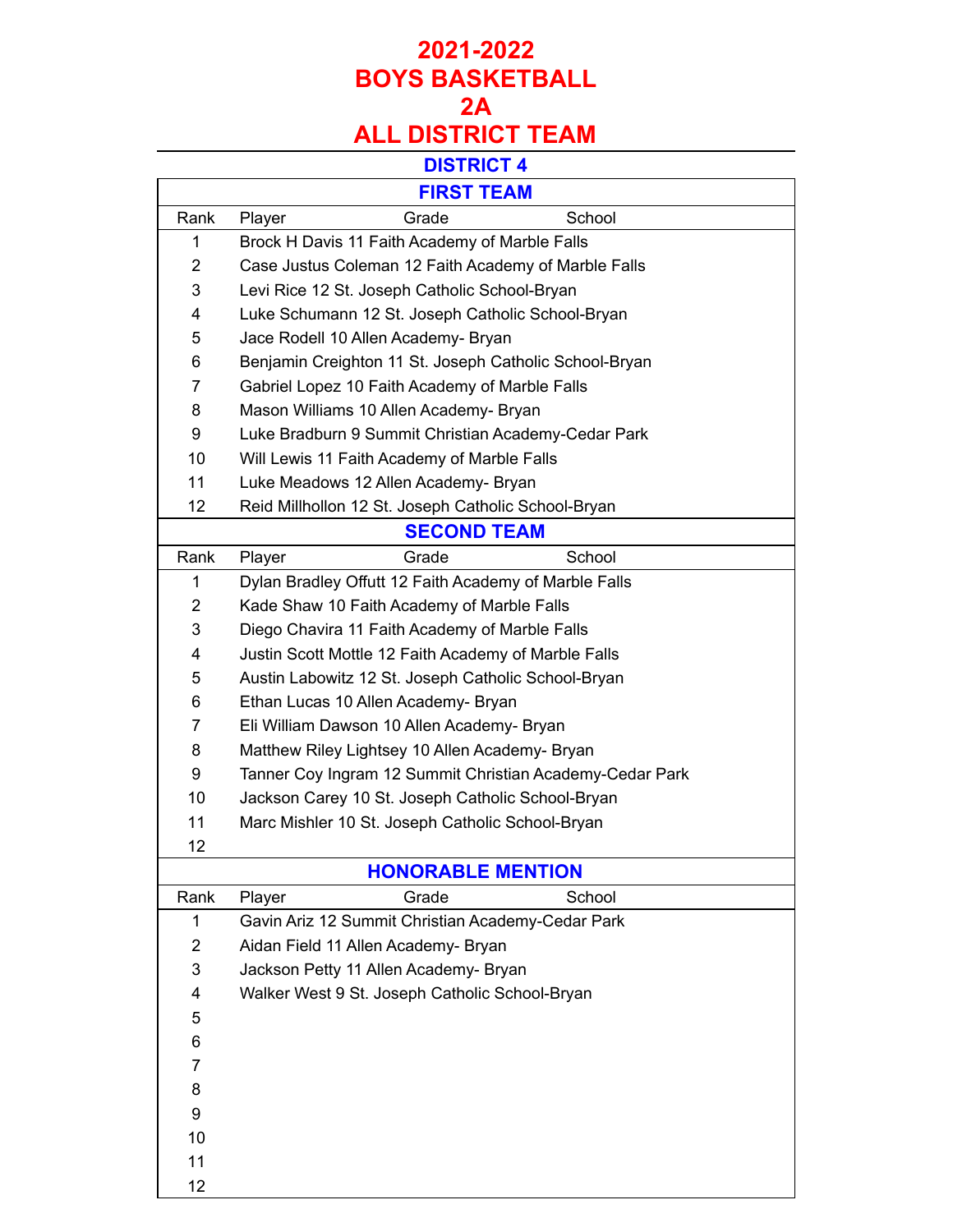### **2021-2022 BOYS BASKETBALL 2A ALL DISTRICT TEAM**

#### **DISTRICT 5**

| <b>FIRST TEAM</b>  |                                                                     |  |  |
|--------------------|---------------------------------------------------------------------|--|--|
| Rank               | Grade<br>School<br>Player                                           |  |  |
| 1                  | Michael Martinez 12 St. Gerard Catholic High School-San Antonio     |  |  |
| $\overline{2}$     | Caleb Marquez 11 Bracken Christian School-Bulverde                  |  |  |
| 3                  | Steven Balderas 11 St. Gerard Catholic High School-San Antonio      |  |  |
| 4                  | Dylan H Merz 12 Bracken Christian School-Bulverde                   |  |  |
| 5                  | Austin Kutac 12 Sacred Heart Catholic School-Hallettsville          |  |  |
| 6                  | Kenny Garcia 12 St. Gerard Catholic High School-San Antonio         |  |  |
| 7                  | Nathan Herring 12 Bracken Christian School-Bulverde                 |  |  |
| 8                  | Trent Aaron Brown 11 St. Paul Catholic School-Shiner                |  |  |
| 9                  | William Harper 12 Sacred Heart Catholic School-Hallettsville        |  |  |
| 10                 | Zakery Johnson 12 St. Paul Catholic School-Shiner                   |  |  |
| 11                 | Noah Davis 12 Faith Academy-Victoria                                |  |  |
| 12                 | Devin Esparza 12 St. Gerard Catholic High School-San Antonio        |  |  |
| <b>SECOND TEAM</b> |                                                                     |  |  |
| Rank               | Grade<br>School<br>Player                                           |  |  |
| 1                  | Matt Martinez 11 St. Gerard Catholic High School-San Antonio        |  |  |
| $\overline{2}$     | Nicholas A Herrera 12 St. Gerard Catholic High School-San Antonio   |  |  |
| 3                  | Noah James Boedeker 12 St. Paul Catholic School-Shiner              |  |  |
| 4                  | Joseph Kevin Twyford 11 St. Paul Catholic School-Shiner             |  |  |
| 5                  | Nicholas R Angerstein 10 Sacred Heart Catholic School-Hallettsville |  |  |
| 6                  | Brady J Haas 10 Sacred Heart Catholic School-Hallettsville          |  |  |
| $\overline{7}$     | Clay J Wheelock 11 Bracken Christian School-Bulverde                |  |  |
| 8                  | Reece Land 11 Bracken Christian School-Bulverde                     |  |  |
| 9                  | Jesse-Cruz Gonzalez 9 Faith Academy-Victoria                        |  |  |
| 10                 | Kobi Allen Valchar 11 Sacred Heart Catholic School-Hallettsville    |  |  |
| 11                 | Shepherd Manning 12 Faith Academy-Victoria                          |  |  |
| 12                 | Grant Peters 12 Bracken Christian School-Bulverde                   |  |  |
|                    | <b>HONORABLE MENTION</b>                                            |  |  |
| Rank               | Player<br>Grade<br>School                                           |  |  |
| 1                  | Tyler Hawkins 11 Sacred Heart Catholic School-Hallettsville         |  |  |
| $\overline{2}$     | Trey D. Daniels 12 Sacred Heart Catholic School-Hallettsville       |  |  |
| 3                  | Myles Machicek 12 Sacred Heart Catholic School-Hallettsville        |  |  |
| 4                  | Zane Nicholas Barta 10 St. Paul Catholic School-Shiner              |  |  |
| 5                  | Ashton Andreas Rath 12 St. Paul Catholic School-Shiner              |  |  |
| 6                  | Wyatt G Parsons 9 Bracken Christian School-Bulverde                 |  |  |
| 7                  | Joshua Long 12 Faith Academy-Victoria                               |  |  |
| 8                  | Nicholas Whyman 11 Faith Academy-Victoria                           |  |  |
| 9                  | Klayton Chance 10 Sacred Heart Catholic School-Hallettsville        |  |  |
| 10                 | Hunter R Cox 10 Bracken Christian School-Bulverde                   |  |  |
| 11                 | Fisher Stone Davis 11 St. Paul Catholic School-Shiner               |  |  |

Andrew Steffek 9 Sacred Heart Catholic School-Hallettsville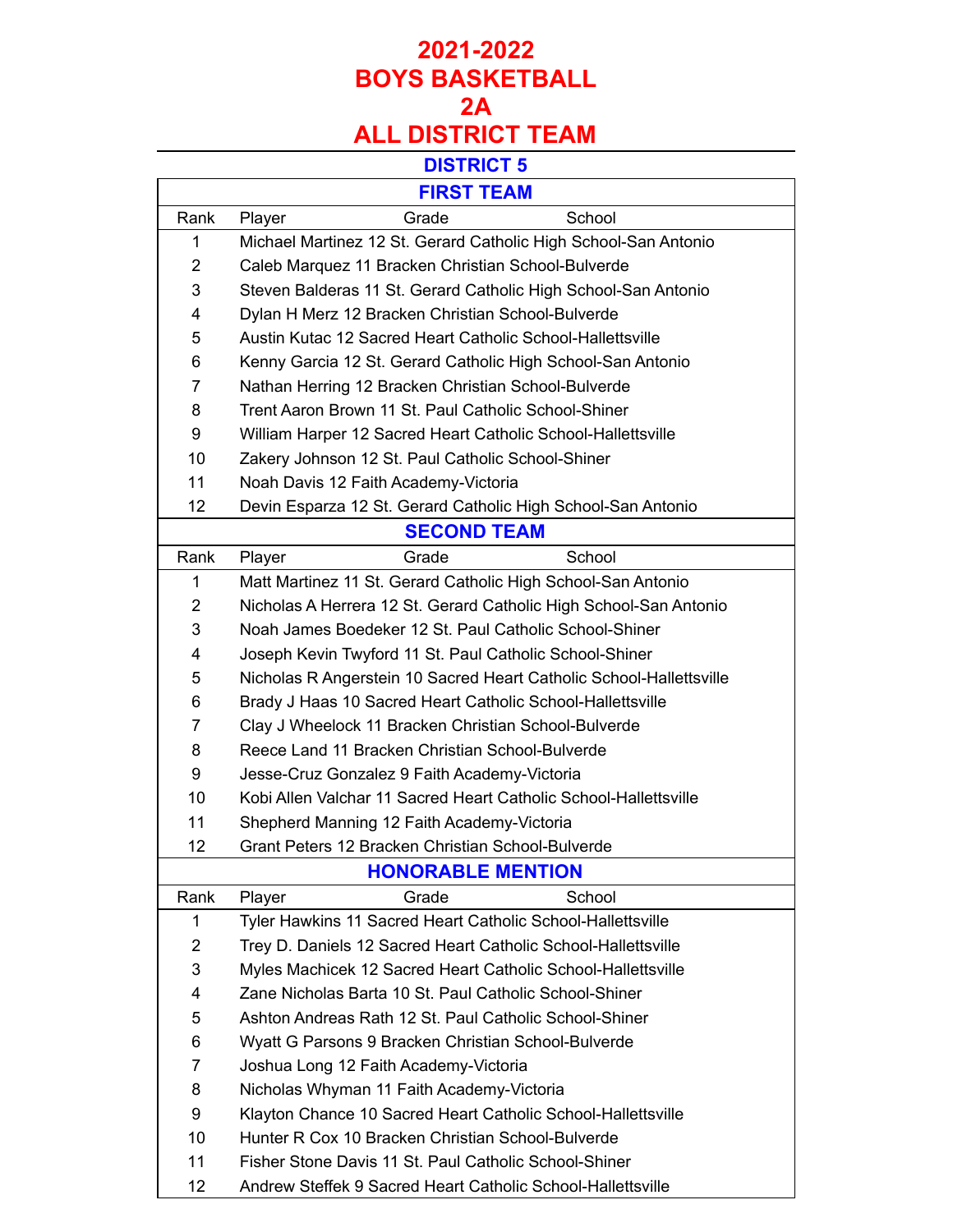## **2021-2022 BOYS BASKETBALL 2A ALL DISTRICT TEAM**

# **DISTRICT 6**

| ט ו טושו                 |                                                            |                                                        |  |  |
|--------------------------|------------------------------------------------------------|--------------------------------------------------------|--|--|
|                          |                                                            | <b>FIRST TEAM</b>                                      |  |  |
| Rank                     | Grade<br>Player                                            | School                                                 |  |  |
| 1                        |                                                            | Ashton Curling 12 Macedonian Christian Academy-Alamo   |  |  |
| $\overline{2}$           | Christian Garza 12 Macedonian Christian Academy-Alamo      |                                                        |  |  |
| 3                        | Omar Sanchez 12 Macedonian Christian Academy-Alamo         |                                                        |  |  |
| 4                        | Randon N Amador 10 Harvest Christian Academy-Edinburg      |                                                        |  |  |
| 5                        | Uriel Nicolas Huerta-De Alba 12 Juan Diego Academy-Mission |                                                        |  |  |
| 6                        | Ian Garcia 12 Harvest Christian Academy-Edinburg           |                                                        |  |  |
| 7                        | Edgar Riveron Bernal 12 Juan Diego Academy-Mission         |                                                        |  |  |
| 8                        | Ryan Hall 12 Macedonian Christian Academy-Alamo            |                                                        |  |  |
| 9                        |                                                            | Ty Southwell 12 Macedonian Christian Academy-Alamo     |  |  |
| 10                       | Cole Martinez 11 Harvest Christian Academy-Edinburg        |                                                        |  |  |
| 11                       |                                                            | Hector Villafana 12 Macedonian Christian Academy-Alamo |  |  |
| 12                       | Noah Maxwell 11 Macedonian Christian Academy-Alamo         |                                                        |  |  |
|                          | <b>SECOND TEAM</b>                                         |                                                        |  |  |
| Rank                     | Grade<br>Player                                            | School                                                 |  |  |
| 1                        | Juan R Zavedra 10 Harvest Christian Academy-Edinburg       |                                                        |  |  |
| $\overline{2}$           | Mathew T Garza 10 Harvest Christian Academy-Edinburg       |                                                        |  |  |
| 3                        | Franciszek Rozek 12 Juan Diego Academy-Mission             |                                                        |  |  |
| 4                        | Claudio Jose Yruegas 12 Juan Diego Academy-Mission         |                                                        |  |  |
| 5                        | Aaron Valdez 10 Macedonian Christian Academy-Alamo         |                                                        |  |  |
| 6                        |                                                            |                                                        |  |  |
| $\overline{7}$           |                                                            |                                                        |  |  |
| 8                        |                                                            |                                                        |  |  |
| 9                        |                                                            |                                                        |  |  |
| 10                       |                                                            |                                                        |  |  |
| 11                       |                                                            |                                                        |  |  |
| 12                       |                                                            |                                                        |  |  |
| <b>HONORABLE MENTION</b> |                                                            |                                                        |  |  |
| Rank                     | Player<br>Grade                                            | School                                                 |  |  |
| 1                        |                                                            |                                                        |  |  |
| $\overline{2}$           |                                                            |                                                        |  |  |
| 3                        |                                                            |                                                        |  |  |
| 4                        |                                                            |                                                        |  |  |
| 5                        |                                                            |                                                        |  |  |
| 6                        | No selections were made for this honor                     |                                                        |  |  |
| 7                        | by the District.                                           |                                                        |  |  |
| 8                        |                                                            |                                                        |  |  |
| 9                        |                                                            |                                                        |  |  |
| 10                       |                                                            |                                                        |  |  |